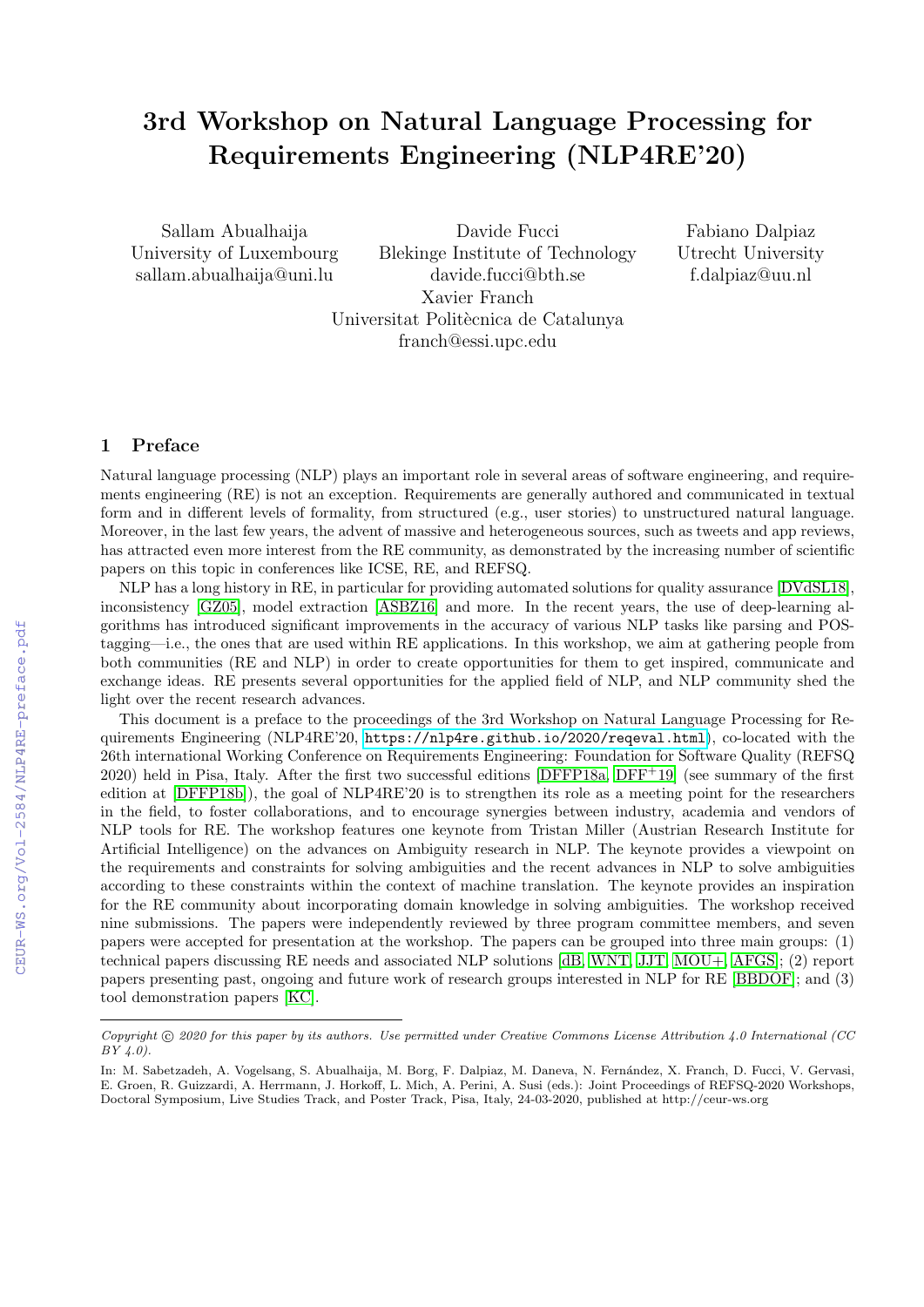## 2 Program Committee

We warmly thank all the reviewers of our Program Committee (PC), who helped in the selection of the papers by providing timely and accurate reviews. The PC members of NLP4RE'20 are:

- Frederik Simon Bäumer, Paderborn University, Germany
- Dan Berry, University of Waterloo, Canada
- Andrea Cimino, CNR-ISTI, Italy
- Jörg Dörr, Fraunhofer IESE, Germany
- Henning Femmer, Qualicen GmbH, Germany
- Vincenzo Gervasi, University of Pisa, Italy
- Sepideh Ghanavati, University of Maine, USA
- Eduard Groen, Fraunhofer IESE, Germany
- Emitzá Guzmán, Free University of Amsterdam, The Nederlands
- Frank Houdek, Daimler, Germany
- Lloyd Montgomery, University of Hamburg, Germany
- Barbara Paech, University of Heidelberg, Germany
- Mehrdad Sabetzadeh, University of Luxembourg, Luxembourg
- Nicolas Sannier, independent researcher
- Michael Unterkalmsteiner, Blekinge Institute of Technology, Sweden
- Andreas Vogelsang, TU Berlin, Germany
- Liping Zhao, University of Manchester, UK

## References

- [ASBZ16] Chetan Arora, Mehrdad Sabetzadeh, Lionel Briand, and Frank Zimmer. Extracting domain models from natural-language requirements: approach and industrial evaluation. In Proceedings of the ACM/IEEE 19th International Conference on Model Driven Engineering Languages and Systems, pages 250–260, 2016.
- [DFF+19] Fabiano Dalpiaz, Alessio Ferrari, Xavier Franch, Sarah Gregory, Frank Houdek, and Cristina Palomares. 2nd workshop on natural language processing for requirements engineering (nlp4re'19) and nlp tool showcase. 2019.
- [DFFP18a] Fabiano Dalpiaz, Alessio Ferrari, Xavier Franch, and Cristina Palomares. 1st workshop on natural language processing for requirements engineering (nlp4re'18). 2018.
- [DFFP18b] Fabiano Dalpiaz, Alessio Ferrari, Xavier Franch, and Cristina Palomares. Natural language processing for requirements engineering: The best is yet to come. IEEE Software, 35(5):115–119, 2018.
- [DVdSL18] Fabiano Dalpiaz, Ivor Van der Schalk, and Garm Lucassen. Pinpointing ambiguity and incompleteness in requirements engineering via information visualization and nlp. In International Working Conference on Requirements Engineering: Foundation for Software Quality, pages 119–135. Springer, 2018.
- [GZ05] Vincenzo Gervasi and Didar Zowghi. Reasoning about inconsistencies in natural language requirements. ACM Transactions on Software Engineering and Methodology (TOSEM), 14(3):277–330, 2005.